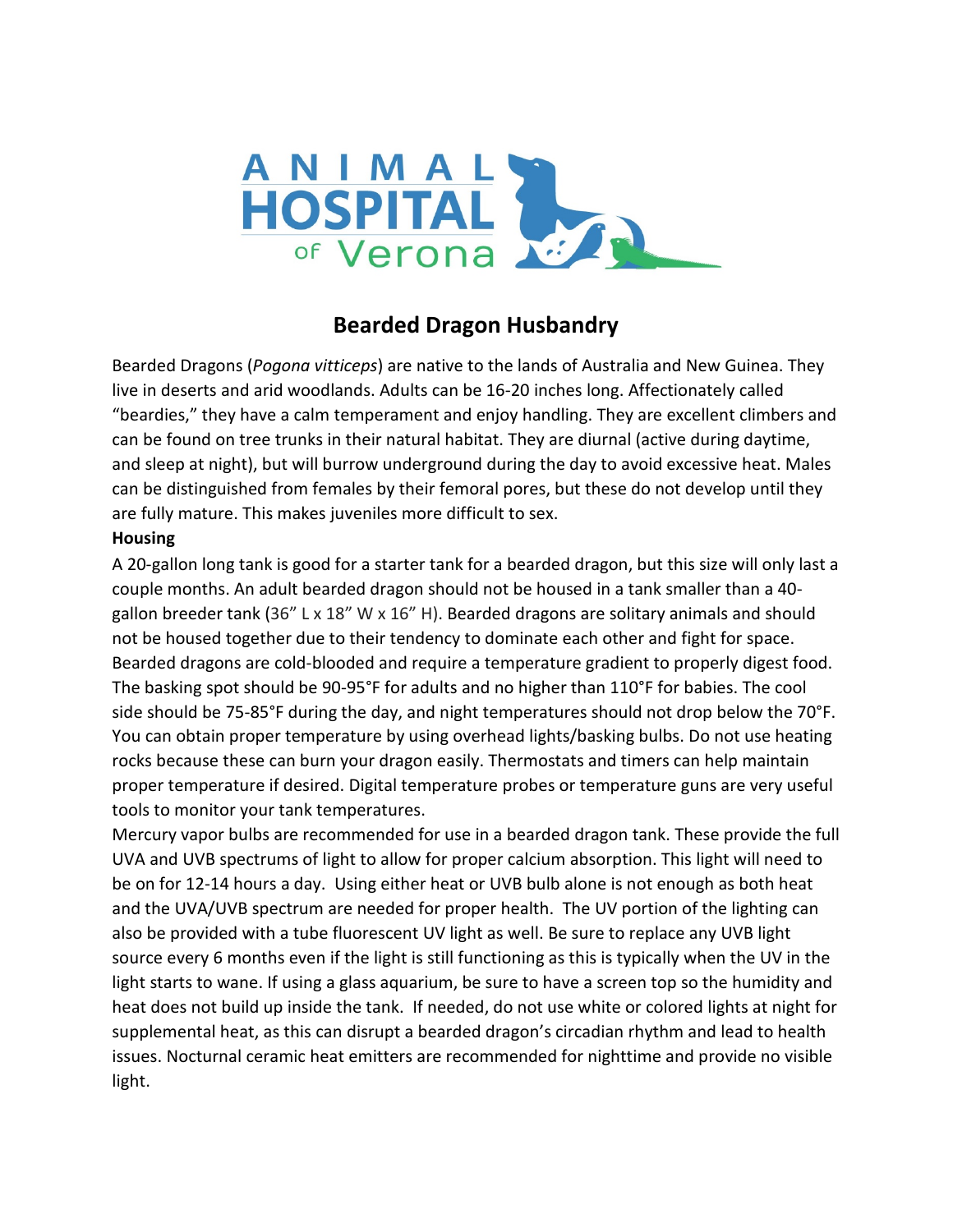Sand, or any other loose substrate is not recommended. Dragons can ingest the sand and become impacted. This is when the sand blocks the intestinal tract and prevents the animal from defecating. This happens more commonly in juveniles as well as in combination with poor husbandry practices. It is recommended that you use newspaper, paper towels, non-adhesive shelf liner. Cage carpet is commercially sold in most pet stores as another option. Substrates should be cleaned or replaced regularly. Pine and cedar chips as well as crushed walnut shells should not be used either due to various associated health issues.

Your dragon will want places to hide in order to have a sense of security. There are commercially available reptile hides, or you can make your own with Tupperware containers – make sure there are no sharp edges. Reptile hammocks, branches and basking platforms will make your dragon feel like it is in its natural habitat. Be sure not to place them too high in the tank to prevent injuries if there is a fall.

#### **Feeding**

Bearded Dragons are omnivores and eat insects as well as fruits and veggies. Adult beardies require 20% insects, and 80% fruits and vegetables, and juveniles need 80% insects and 20% fruits and vegetables. A variety of fruits and vegetables should be introduced at a young age. If this is not done, young dragons may refuse these options later in life. Leafy greens should be a part of every daily salad. Salads should be dusted with a multi-vitamin a few times weekly for supplementation.

Good staple greens include collard, mustard, turnip, dandelion greens, endive, and escarole. Anything green with the term "lettuce" is likely mostly water and not a great choice. Spinach, though healthy for humans, can bind to calcium and prevent your bearded dragon from absorbing it properly. Other good fresh fruits and vegetables to feed are things like squash, raw bell pepper, snap peas, hibiscus flowers, fresh basil, asparagus, peeled apple, fresh blue/black/raspberries, carrots. A list of safe vegetation for your dragon can be found at <http://www.thebeardeddragon.org/bearded-dragon-nutrition-data.php#fruit> or [http://www.beautifuldragons.com/Nutrition.html.](http://www.beautifuldragons.com/Nutrition.html)

Regardless of age, a fresh salad should be offered to your bearded dragon daily. Baby and juvenile beardies should be offered live insects 2-3 times daily, and adults should be offered just once daily or every other day. You should feed your bearded dragon as much as it wants to eat within a 5-10-minute time frame. Baby bearded dragons can eat around 20-60 crickets a day.

In general, they should be fed food no larger than the space between their eyes. This is especially important as a baby or juvenile. If offered a larger tank as a juvenile, it may be beneficial to feed live food in a smaller, separate container. Never leave live insects overnight with your dragon as many can bite and cause injuries. Dust insects with calcium supplement powder (such as Rep Cal or Repashy Calcium Plus). This should be done daily for young beardies and three times a week for adults. This helps prevent potentially fatal metabolic bone disease. Crickets, Dubia roaches, black soldier fly larvae, superworms and locusts are safe insects to